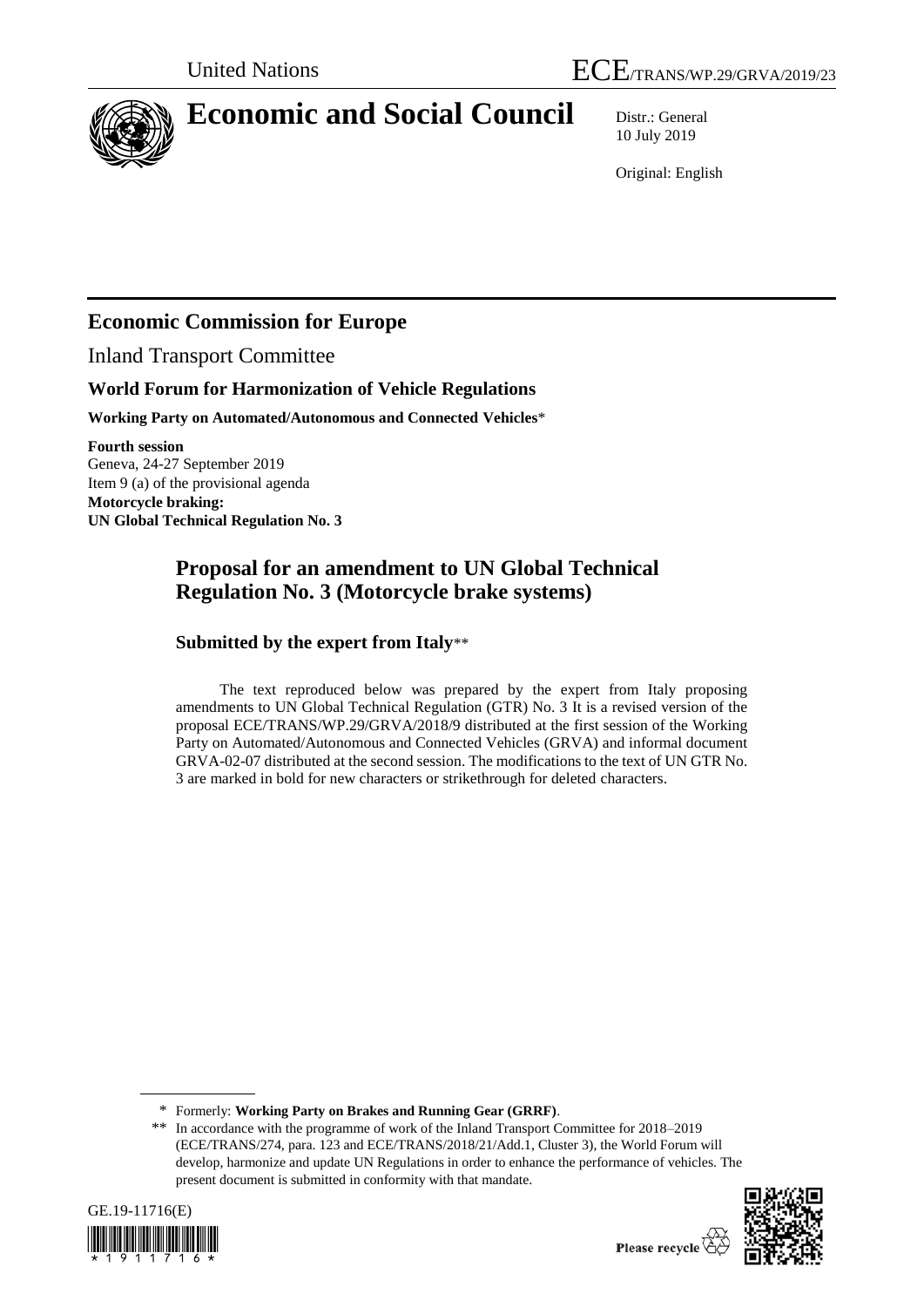## **I. Statement of technical rationale and justification**

### **A. Introduction**

1. One of the main purposes of UN Global Technical Regulation (GTR) No. 3 is to reduce the injuries and fatalities associated with motorcycle accidents by addressing the braking performance of motorcycles as a means of improving road safety.

2. UN GTR No. 3 provides clear and objective test procedures and requirements that can be easily followed and addresses the development of current Combined Braking Systems (CBS) and Anti-lock Braking System (ABS) technologies.

3. The objective of this proposal is to amend the current UN GTR No. 3 to technical progress addressing: electromagnetic immunity of ABS-systems, introducing ABS performance requirements for category<sup>1</sup> 3-5 vehicles (three-wheelers), ensuring uniform requirements for equipment such as Emergency Stop Signal (ESS) system and the means to disable the ABS, if equipped.

#### **B. Justification of changes**

4. The proposals aim to harmonise the UN GTR with the Supplement 3 to the 03 series of amendments to UN Regulation No. 78 as adopted at June 169th session of WP.29 and the 04 series of amendments as adopted during the 170th session of WP.29.

5. The development of draft language for updating the GTR involved consideration of the differences between the respective 1998 Agreement and 1958 Agreement. As the various amendments to UN Regulation No. 78 caused dis-harmonization with UN GTR No. 3, various proposals have been considered between the seventy-eight and the eighty-sixth GRRF sessions, including the first three GRVA sessions to incorporate the harmonisation, collecting support and commitment of the Contracting Parties under the 1998 agreement. The main technical issues, including their justification for updating the global technical regulation are:

#### **1. Electromagnetic immunity of ABS systems, paragraph 3.1.14.**

6. With the increasing number and complexity of electronic braking devices, it is important to ensure that the braking performance is not affected by electromagnetic perturbations by verifying the electromagnetic immunity. This UN GTR No. 3 amendment proposal is harmonised with UN Regulation No. 78, Supplement 3 to the 03 series (ECE/TRANS/WP.29/2016/56), amended by WP29-169-03. The specificities of selfcertification have been considered, by providing for Contracting Parties to this UN GTR, to refer to national standards or to national regulations, in the case Electromagnetic Compatibility (EMC) Regulations if applicable in their national or regional situation.

#### **2. Apply existing Anti-Lock Braking Systems (ABS) requirements to all vehicles of category 3, paragraph 4.9.1.**

7. To apply the existing ABS requirements to all vehicles of Category 3, if fitted, based on ECE/TRANS/WP.29/GRRF/2015/42. If such vehicles were equipped with ABS, without the amendment, there would be no specific requirements for the ABS braking performance in the GTR. This UN GTR No. 3 amendment proposal is harmonised and maintains technical compatibility with UN Regulation No. 78, Supplement 3 to the 03 series of amendments (ECE/TRANS/WP.29/2016/56, amended by WP29-169-03). The specificities of the 1998 Agreement have been taken into account as the scope extension of the ABS requirements is

 $<sup>1</sup>$  As defined in the Special Resolution No. 1 concerning the common definitions of vehicle categories,</sup> masses and dimensions (S.R.1), document ECE/TRANS/WP.29/1045, Amend 1 and 2, Annex 2 www.unece.org/trans/main/wp29/wp29wgs/wp29gen/wp29resolutions.html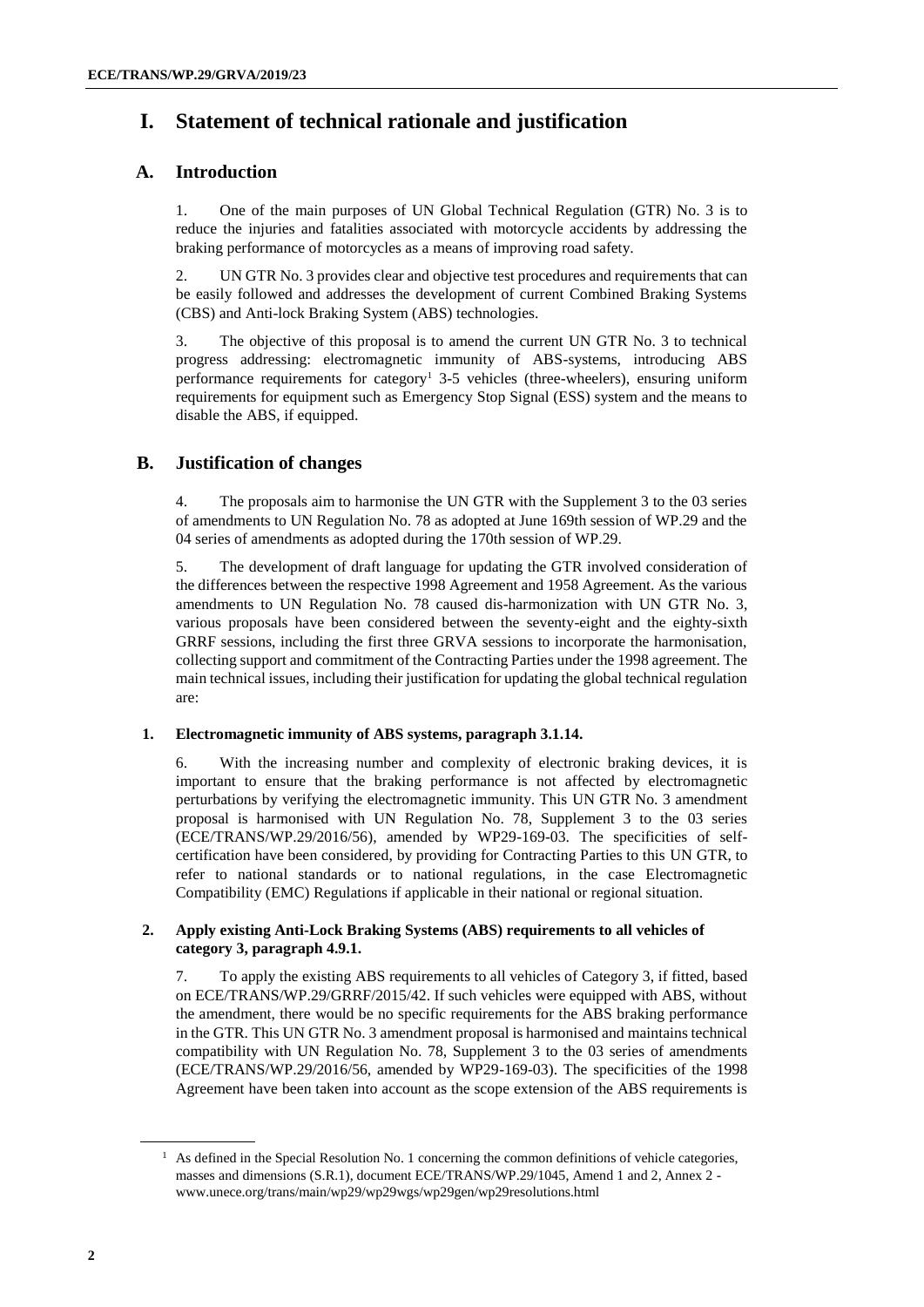not extended to quadricycles ( $L_6$  and  $L_7$ ) vehicles<sup>2</sup> as due to the absence of definitions for this type of vehicles in Special Resolution adopted by the Executive Committee (AC.3) of the 1998 Agreement (S.R.1) relevant for the 1998 Agreement.

#### **3. Emergency Stop Signal, paragraph 2.22. and 3.1.15. to 3.1.15.3.**

8. The paragraphs 2.22. and 3.1.15. to 3.1.15.3. aim to introduce the installation of ESS on motorcycles, if fitted. This proposed amendment involves only the condition of activating an ESS, not the lighting requirements. ESS is available on the market for motor vehicles. As motorcycles are used in the same traffic conditions, the option was considered to be beneficial also on motorcycles. The benefit of defining ESS provisions for vehicles of category 3 is to ensure similar behaviour as other road vehicles by harmonising the activation and deactivation criteria of ESS as applied to cars.

9. This UN GTR No. 3 amendment proposal is harmonised with UN Regulation No. 78, Supplement 3 to the 03 series (ECE/TRANS/WP.29/2016/56, amended by WP29-169-03). The associated amendment of UN Regulation No. 53 (lighting installation for  $L_3$  vehicles) was adopted at 168th session of WP.29 (ECE/TRANS/WP.29/2016/22)

10. The paragraph 5.1.15.3. aims to clarify that the Emergency Stop Signal could be generated through a method that predicts the deceleration of the actual vehicle using various parameters, in line with the state of the art as specified in UN Regulation No. 13 and UN Regulation No. 13H and to allow harmonisation.

#### **4. Means to disable the ABS function, paragraph 3.1.16.**

11. This proposal is aimed at specifying the provisions for how to disable ABS and when this may be appropriate. Providing riders the ability to disable ABS function completely is an important feature for some use situations: there are riding conditions where locking the rear wheel is appropriate, such as riding on deformable surfaces. Providing riders a means to reduce or turn off ABS may limit the customers desire to tamper with the system and disable or disconnect ABS in a permanent way with unintended consequences.

12. The purpose of a two-step means disabling ABS is intended to ensure an intentional choice of the rider and providing reasonable provisions to ensure ABS is not inadvertently disabled. Conversely specifying a "simple" means of re-enabling ABS is intended to ensure the rider can at any time bring ABS back to full function. In the case of disabling of ABSperformance, the re-enabling at after each vehicle start-up is intended to prevent riders from inadvertently leaving ABS disabled when coming back to the bike.

13. The restriction of this feature to certain type of vehicles, as initially specified in the 04 series of amendments to UN Regulation No. 78 was not taken across to the GTR as the interpretation of 'off road' capability is to be determined in national or regional legislation or by the manufacturer, based on the product design and testing for expected customer usage. This is in line with the consensus at the eighty-first session of GRRF, where delegates agreed '*to not unnecessarily restrict the kind of vehicle that could be equipped with the off switch function, by softening the wording of these provisions'*.

14. The new paragraph 3.1.16. clarifies the requirements of a means to disable the ABS function, if fitted, ("ABS Switch") for vehicles of Category 3. With this amendment, it is ensured that the implementation of an "ABS switch" is clear and uniform across different markets: *i.e.,* to disable the ABS, the vehicle requires a ride mode selector, the ABS operation status should be clearly visible when disabled, and when the vehicle is in motion. In addition, disabling the ABS performance should not be possible inadvertently.

15. The proposal is based on informal document GRRF-83-09 submitted by the representative of Italy and subsequent discussions in GRRF. The suggestions made by the representative of Canada (see GRRF-83-10) to include language about switching 'modes' to

 $2$  As defined in the Consolidated Resolution on the Construction of Vehicles (R.E.3.), document ECE/TRANS/WP.29/78/Rev.6, para. 2 -

https://www.unece.org/fileadmin/DAM/trans/main/wp29/wp29resolutions/ECE-TRANS-WP.29- 78r6e.pdf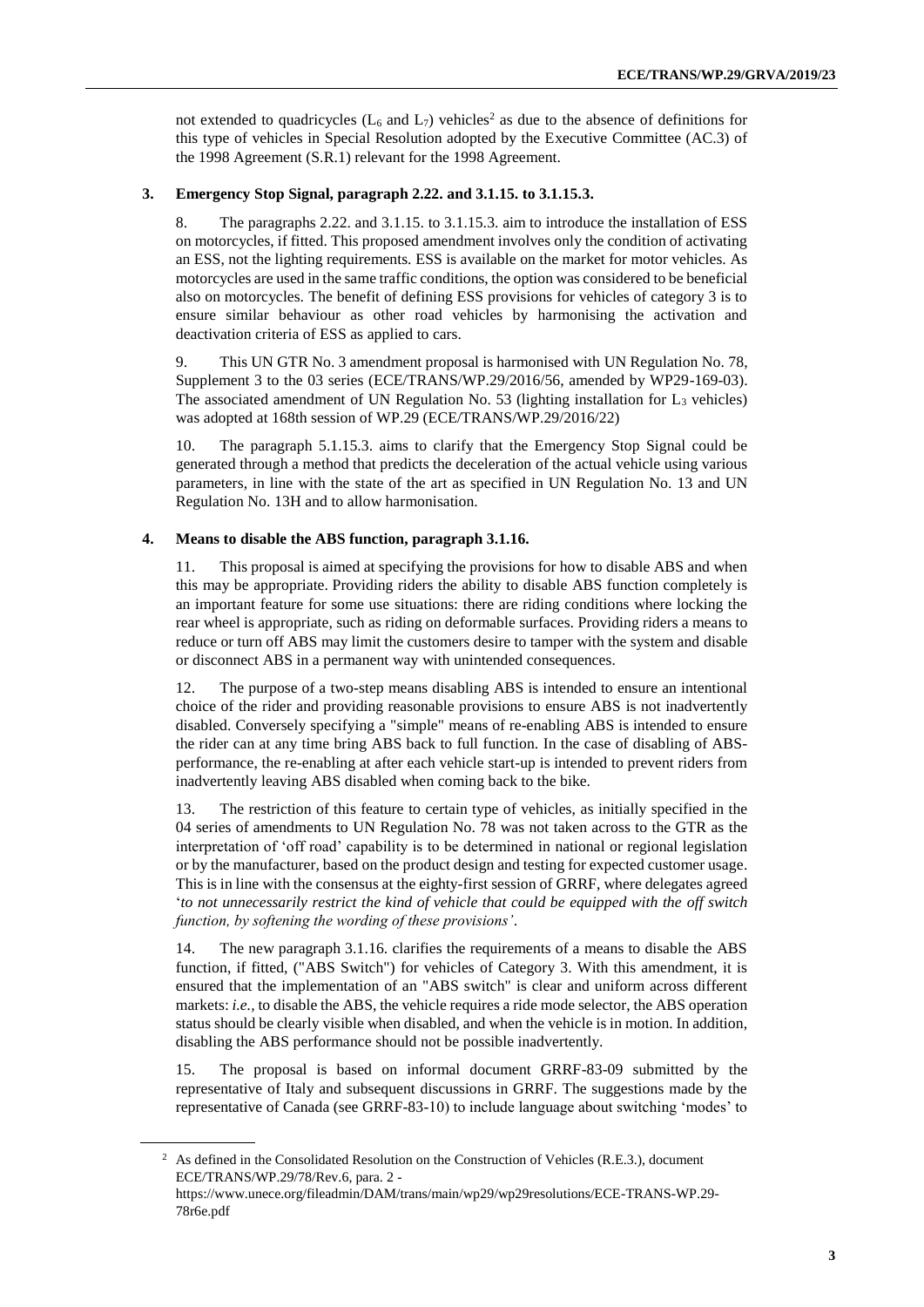eliminate confusion with inconsistent use of terms 'deactivate' and 'disable' have been incorporated. It was advised to have the benefit of harmonized language similar to UN GTR No. 8, for ESC for vehicles of Category 1-1, 1-2 and 2. Situations described in the UN GTR No. 8, rationale (paragraph 83) for why different modes are needed did not seem applicable to motorcycle ABS. Simple ON/OFF functionality is considered sufficient. To address comments of inconsistencies of word use, the text was updated to refer simply to 'disable' or 'enable'.

16. As there are multiple indicators currently defined by International Standardization Organization (ISO), or other Standard Developing Organizations, they were also specified as acceptable in this proposal. This includes the use of text to label the indicator as allowed by the Federal Motor Vehicle Safety Standard (FMVSS) 122, consistent with the approach of UN GTR No. 8 and ISO 2575:2010. The ability to use the ABS malfunction indicator to also indicate "ABS disabled"-condition was retained in recognition of the limited space on a motorcycle as compared to a car and recognizing that tell-tale unequivocally indicates ABS is not available to the rider. It was considered necessary to keep the references to ISO 2575:2010 in line with the text in UN Regulation No. 78. The reference to ISO allows minor changes to the pictograms due to limitations in reproduction and display technologies and ensuring appearance and perceptibility of graphical symbols and information or to coordinate with the design of the equipment. For the purpose of self-certification, in paragraph 3.16.3 (e) (ii), the term 'adjacent' is used to clarify that no other symbol shall be positioned between the relevant tell tales or symbols.

17. Following discussion at eighty-fourth session of GRRF, as suggested by Canada in GRRF-84-10, paragraph 5.1.15.3. in UN Regulation No. 78 that reads *'The method of determining deceleration is the responsibility of the manufacturer as long as the vehicle meets the technical requirements of this section. (ex. a prediction of deceleration from wheel rotation*).' was not taken across to the GTR as it was considered unnecessary in a selfcertification system and keep the text certification neutral.

18. Paragraph 3.1.16. (g) in this GTR amendment proposal, which makes it more explicit that manufacturers cannot provide additional means of disabling ABS, is included as a means of preventing defeat devices to be introduced. This supports the direction requested by the Contracting Parties at eighty-fourth session of GRRF who felt this prohibition needed to be explicit and allowed a provision that is acceptable in self-certifying markets.

19. The reactivation of the ABS under paragraph 3.1.16. (f), during standstill or while driving, will start the initiation of the ABS system start-up procedure which will lead without delay to the functional stage of the ABS complying with the system specification in paragraph 4.9. A time related delay cannot be specified due to technical issues regarding ABS system start-up procedure that include, but not limited to:

- When activating the system in a stationary condition, the system calibration/verification can only take place after motion of the wheel and can't determine how long the bike will be on before the rider chooses to start riding.
- The ABS system needs the opportunity to determine if the vehicle may be in a condition where it could be detrimental to the rider to activate ABS immediately. One example is a vehicle with a rear wheel locked and sliding sideways; activating the ABS and releasing the rear wheel lock could cause the rider to lose control of the vehicle.
- Level of technology/equipment and features may require different amount of times to complete start-up procedure.
- The language should be such that the improvement of safety technologies is not limited by the regulation.

20. In paragraph 2.23. it is clarified that the switching from dual-channel ABS function to single-channel ABS function is considered as switching from one ABS functional stage to another ABS functional stage, and therefore the requirements of point 3.1.16. do not apply, as long as the system complies with the requirements of section 4.9. Vehicles with the ability to disable ABS on one axle shall be tested as fitted with ABS on both wheels in dual-channel ABS mode, and tested as fitted with ABS on only one axle in single-channel ABS mode.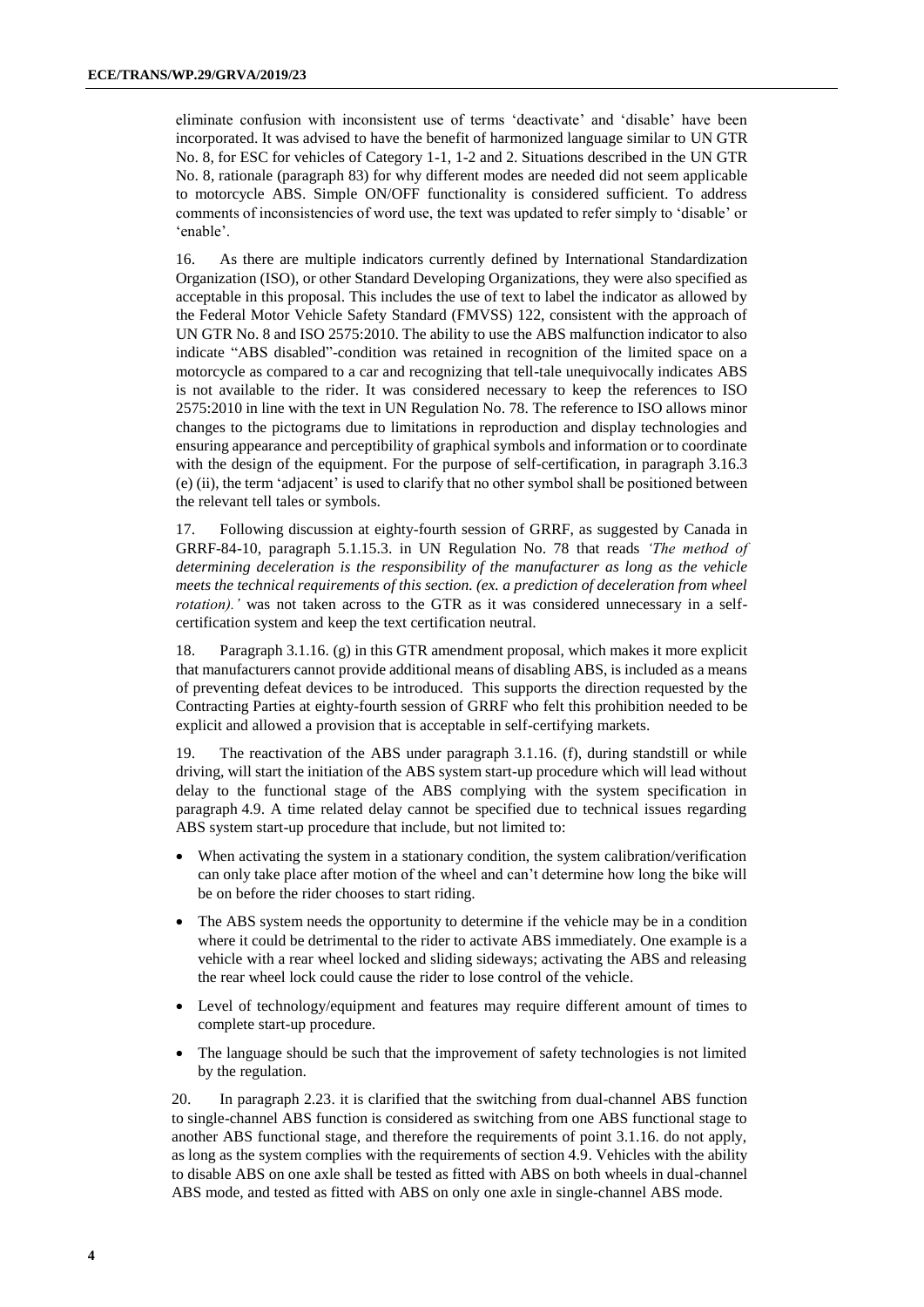21. The paragraph 3.1.16. (d) clarifies when the ABS system must be automatically enabled. No exemption has been listed. Conditions as specified in the 04 series of amendments to UN Regulation No. 78, such as restarts after unintentional stalling of the engine, use of the supplemental engine stop control, etc., should not be considered as a startup of the vehicle as long as the other functions remain in their current state (e.g. lights). Hence, they are not taken over in the GTR. The disablement of the ABS should then be kept under the driver's operation as stated in Revision 6 of R.E.3 Annex 5 para 4.2.

22. Following discussions at various GRRF and GRVA sessions by several Contracting Parties, efforts have been made to match the wording of the GTR amendment to the extent possible with the latest language in UN Regulation No 78. Where GTR wording required adaptation, these modifications were also proposed for updating. An associated proposal to amend UN Regulation No 78 was developed to update and clarify the language, while not changing the requirements, to ensure consistency with the GTR.

#### **C. Countries that have incorporated UN GTR No. 3 into their regulations**

Canada European Union Japan Republic of India Republic of Korea Russian Federation United States of America

#### **II. Proposed amendments**

*Insert new paragraphs 2.22.* and 2.23., to read:

- **"2.22. "***Emergency braking signal***" means logic signal indicating emergency braking specified in paragraphs 3.1.15. to 3.1.15.2. of this UN GTR.**
- **2.23. "***Disable the antilock brake system***" means to put the system into a state where it will no longer fulfil the technical requirements in paragraph 4.9. of this Regulation.**"

*Insert new paragraphs 3.1.14. to 3.1.16.,* to read:

- **"3.1.14. The effectiveness of the braking systems, including the anti-lock system, shall not be adversely affected by magnetic or electrical fields. This shall be demonstrated by fulfilling the technical requirements in national standards or regulations, if applicable.**
- **3.1.15. If a vehicle is equipped with the means to indicate emergency braking, activation and de-activation of the emergency braking signal shall only be generated by the application of any service braking system when the conditions in paragraphs 3.1.15.1. through 3.1.15.2. are fulfilled:**
- **3.1.15.1. The signal shall not be activated when the vehicle deceleration is below 6 m/s<sup>2</sup> but it may be generated at any deceleration at or above this value, the actual value being defined by the vehicle manufacturer.**

**The signal shall be de-activated at the latest when the deceleration has fallen below 2.5 m/s<sup>2</sup> ;**

**3.1.15.2. The signal may be activated at a speed above 50 km/h when the antilock system is fully cycling (as defined in paragraph 4.9.1.) and deceleration is at least 2.5 m/s<sup>2</sup> . The signal shall be deactivated when the antilock system is no longer fully cycling; or,**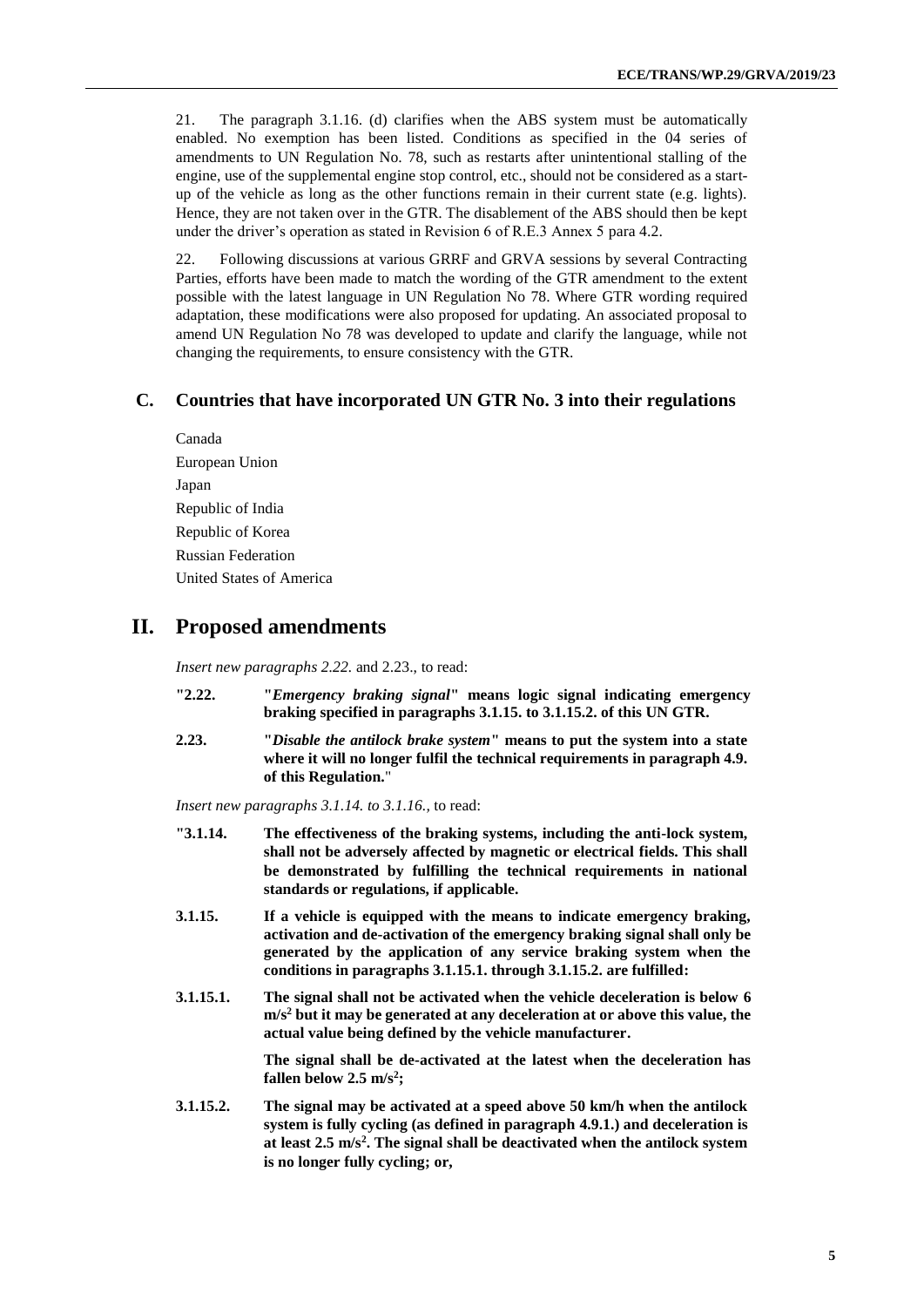- **3.1.15.3. The signal may be generated from a prediction of the vehicle deceleration resulting from the braking demand respecting the activation and deactivation thresholds defined in paragraph 3.1.15.1. above;**
- **3.1.16. A means to disable the antilock brake system is allowed, if vehicles are fitted with a riding mode selector allowing an "off-road" or "all terrain" mode, and the following provisions are met:**

**(a) Disabling of the antilock brake system function shall only be allowed when the riding mode selector is in the "off-road" or "all terrain" mode; and**

**(b) The vehicle is stationary; and**

**(c) The disablement of the antilock brake system function shall be the result of a deliberate action by the rider according to one of the following methods:**

- **(i) Simultaneous actuation of the antilock braking system disable-switch and a service brake system control (i.e. brake lever or pedal); or**
- **(ii) The actuation of the antilock brake system disable-switch for a minimum of two seconds; or**
- **(iii) The progression through at least two successive steps or levels of actuation of a control (e.g. rotating knob, a touch panel or a menu option selector).**

**(d) The antilock brake system function shall be automatically enabled when exiting from the "off-road" or "all-terrain" ride mode, or after each start-up of the vehicle.**

**(e) When disabled, the antilock brake system function shall be indicated by the activation of a yellow or amber tell-tale according to one of the following methods until the ABS is fully functional or operating again:**

**(i) The following symbol as specified in B.18 in ISO 2575:2010:**



**Or**

**(ii) The following symbol as specified in B.05 of ISO 2575:2010:**



**With the word "OFF" as follows, according to Y.01 in ISO 2575:2010, whereby the tell tales are adjacent to each other:**

**Or;**

- **(iii) The text "ABS OFF", or "ABS not available", or,**
- **(iv) The warning lamp referred to in paragraph 3.1.13., continuously activated (i.e. lit or flashing).**